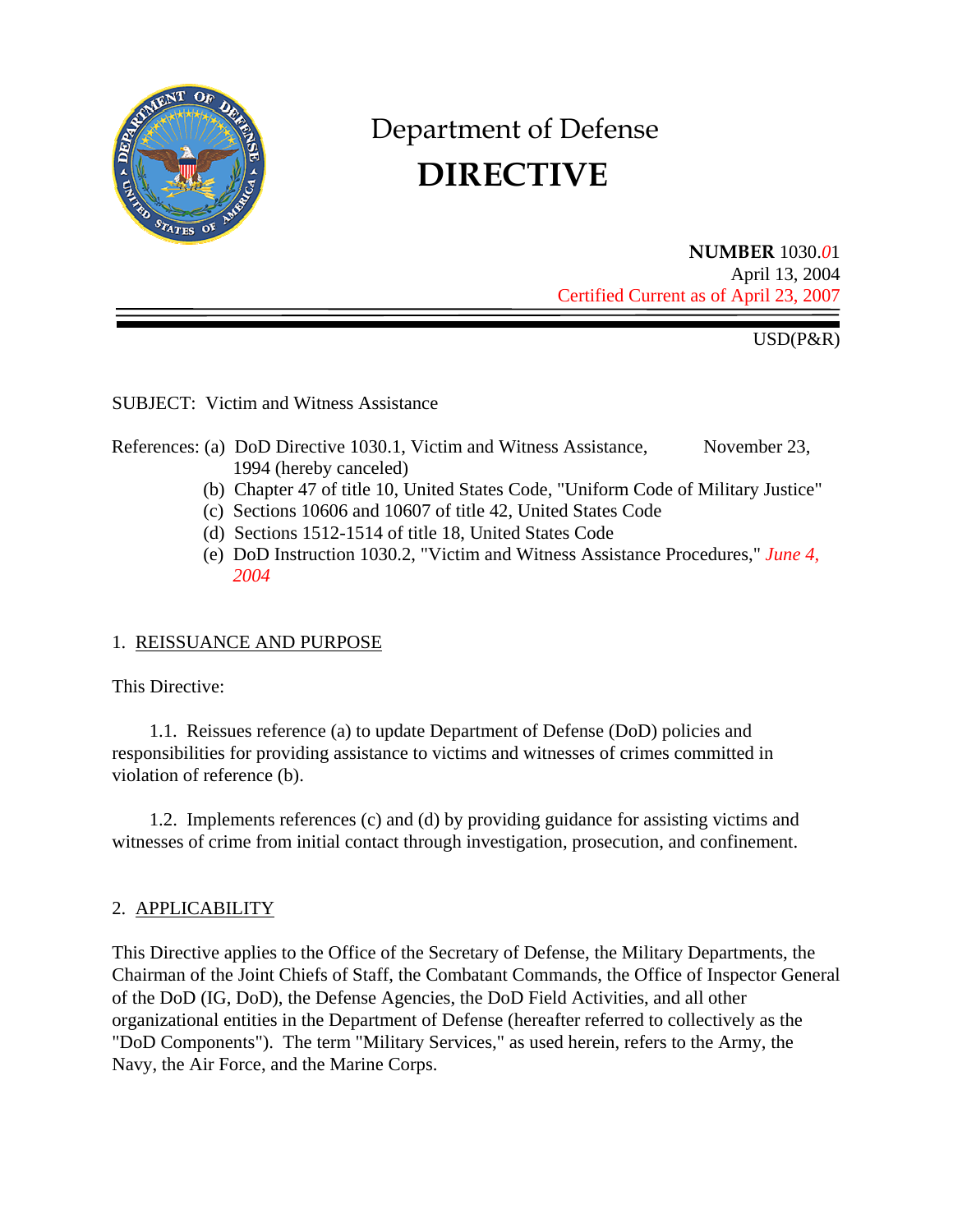# 3. DEFINITIONS

Terms used in this Directive are defined in enclosure 1.

# 4. POLICY

It is DoD policy that:

4.1. The necessary role of crime victims and witnesses in the criminal justice process should be protected.

4.2. The DoD Components shall do all that is possible within limits of available resources to assist victims and witnesses of crime, in accordance with the requirements listed in DoD Instruction 1030.2 (reference (e)) without infringing on the constitutional rights of an accused. Particular attention should be paid to victims of serious, violent crime, including child abuse, domestic violence, and sexual misconduct.

4.3. This Directive is not intended to, and does not, create any entitlement, cause of action, or defense in favor of any person arising out of the failure to accord to a victim or a witness the assistance outlined in this Directive. No limitations are hereby placed on the lawful prerogatives of the Department of Defense or its officials.

4.4. Law enforcement and legal personnel directly engaged in the detection, investigation, or prosecution of crimes, shall ensure that victims are accorded their rights. As provided for in references (c) and (d), a crime victim has the right to:

4.4.1. Be treated with fairness and respect for the victim's dignity and privacy.

4.4.2. Be reasonably protected from the accused offender.

4.4.3. Be notified of court proceedings.

4.4.4. Be present at all public court proceedings related to the offense, unless the court determines that testimony by the victim would be materially affected if the victim heard other testimony at trial.

4.4.5. Confer with the attorney for the Government in the case.

4.4.6. Receive available restitution.

4.4.7. Be provided information about the conviction, sentencing, imprisonment, and release of the offender.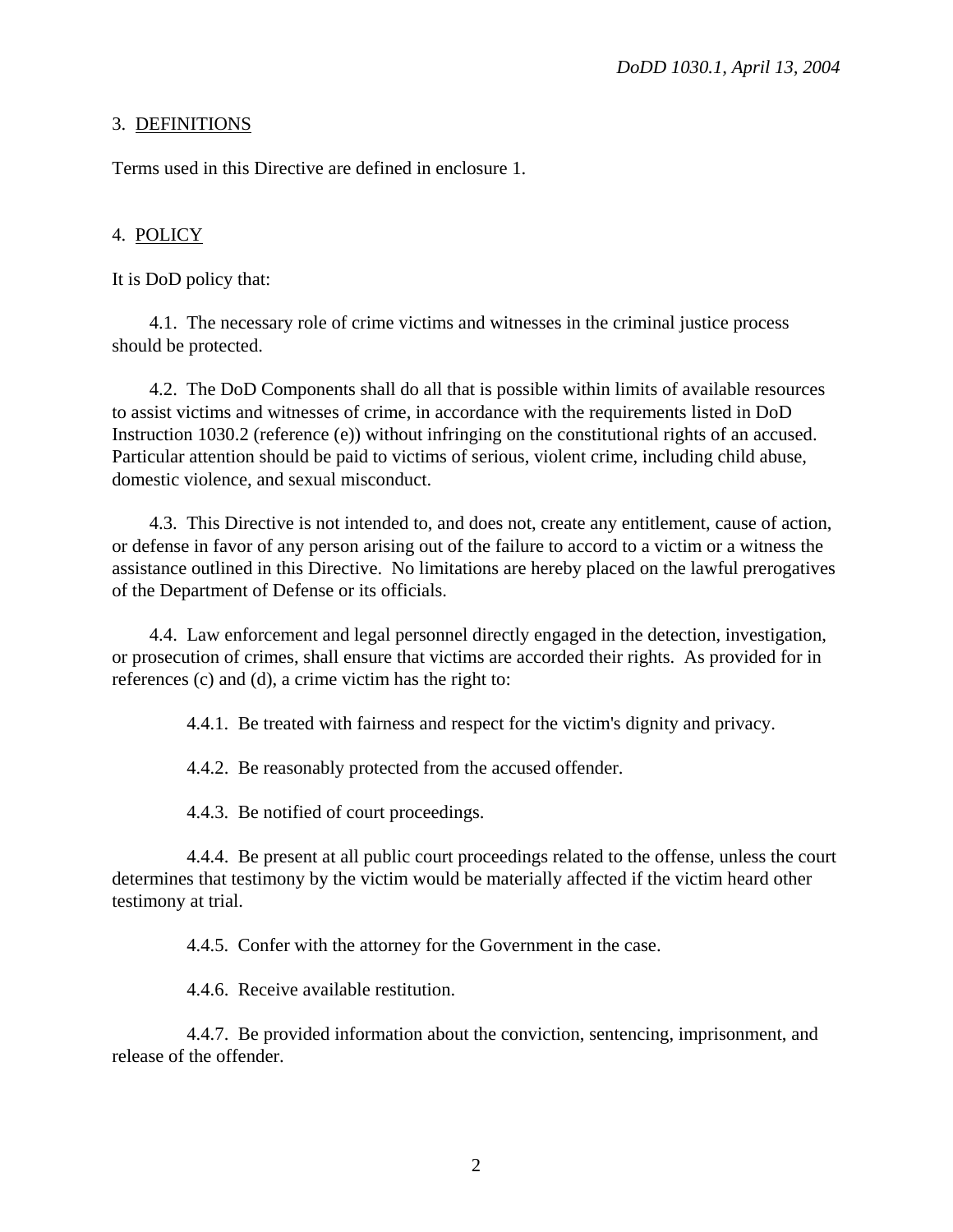4.5. Court-martial convening authorities and clemency and parole boards shall consider making restitution to the victim a condition of pretrial agreements, sentence reduction, clemency, and parole. They may consider victim statements on the impact of crime.

# 5. RESPONSIBILITIES

# 5.1. The Under Secretary of Defense for Personnel and Readiness (USD(P&R)) shall:

5.1.1. Develop overall policy for victim and witness assistance and monitor compliance with this Directive and reference (e).

5.1.2. Approve procedures developed by the Secretaries of the Military Departments that implement this Directive and are consistent with reference (e).

5.1.3. Maintain a Victim and Witness Assistance Council to provide a forum for the exchange of information and the consideration of victim and witness policies, and provide a liaison with the Department of Justice Office for Victims of Crime.

5.1.4. Ensure the Defense Manpower Data Center assists in formulating a data collection mechanism to track and report victim notifications from initial contact through investigation, prosecution, confinement, and release.

5.1.5. Change, reissue, or amend reference (e), as required.

5.2. The IG, DoD shall oversee the development of investigative policy and perform appropriate oversight reviews of the management of the victim and witness assistance program by the DoD criminal investigative organizations. This is not intended to substitute for the routine managerial oversight of the program provided by the DoD criminal investigative organizations, the USD(P&R), the Heads of the DoD Components, the Component responsible officials, or the local responsible officials.

5.3. The Secretaries of the Military Departments and the Heads of the Other DoD Components shall:

5.3.1. Ensure compliance with this Directive and establish policies and procedures to implement this program within their Component.

5.3.2. Designate the "Component Responsible Official," as defined in item E1.1.2. of enclosure 1.

5.3.3. Maintain a central repository, as defined in item E1.1.1. of enclosure 1, for each Military Service, to ensure that victims shall be notified of changes in a confinee's status.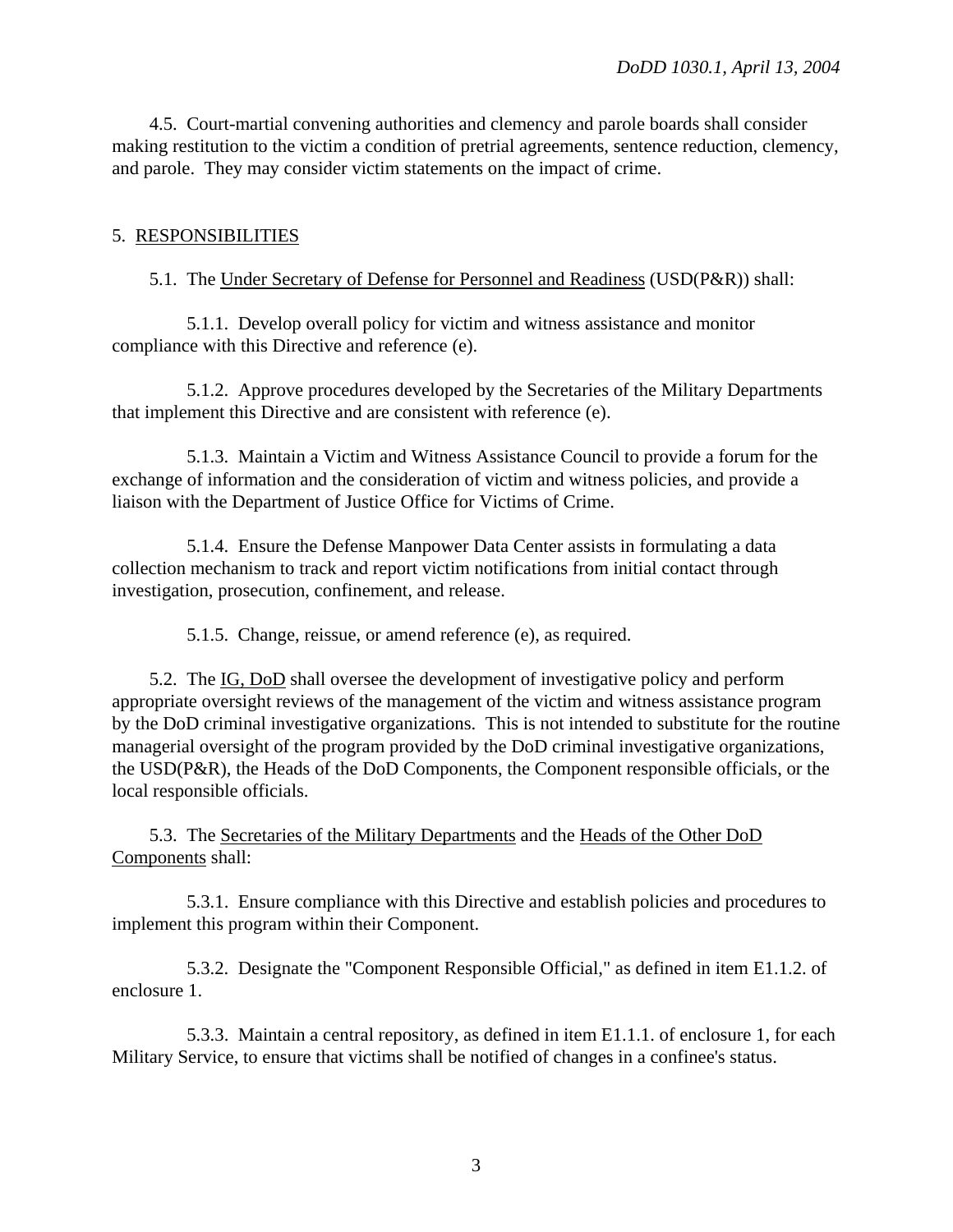5.3.4. Ensure that a multi-disciplinary approach is followed by victim and witness service providers, including law enforcement personnel, criminal investigators, chaplains, family advocacy personnel, emergency room personnel, family service center personnel, judge advocates, unit commanding officers, corrections personnel, and other persons designated by the Secretaries of the Military Departments; and ensure that those providers receive training to assist them in complying with this Directive.

5.3.5. Establish procedures to ensure that local installation responsible officials provide victim and witness services as required in reference (e) at the installation level through coordination with the representatives identified in paragraph 5.3.4., above.

5.3.6. Establish oversight procedures to ensure establishment of an integrated support system capable of providing the services outlined in reference (e). Such oversight could include coverage by Military Service or organizational Inspectors General, staff assistance visits, surveys, and status reports.

5.3.7. Report annually to the OUSD(P&R) in the format prescribed in reference (e) for the preceding calendar year.

## 6. INFORMATION REQUIREMENTS

The annual reporting requirements in subparagraph 5.3.7., above, have been assigned Report Control Symbol DD-P&R(A)1952.

# 7. EFFECTIVE DATE

This Directive is effective immediately.

Tuil Welkwitte

Paul Wolfowitz Deputy Secretary of Defense

Enclosures - 1 E1. Definitions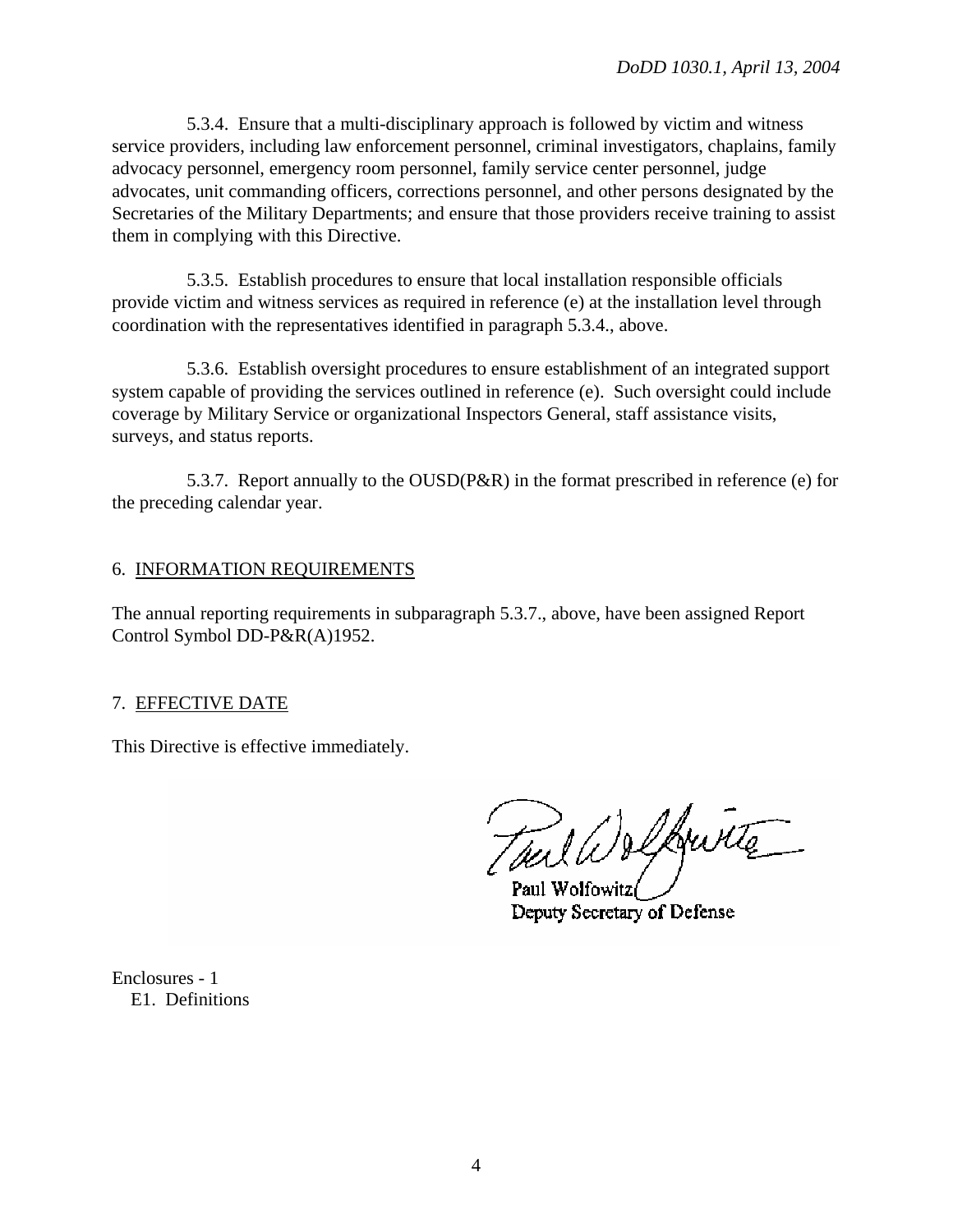#### E1. ENCLOSURE 1

#### DEFINITIONS

E1.1.1. Central Repository. A headquarters office, designated by Service regulation, to serve as a clearinghouse of information on a confinee's status and to collect and report data on the delivery of victim and witness assistance, including notification of confinee status changes.

E1.1.2. Component Responsible Official. Person designated by the Head of each DoD Component to be primarily responsible in the Component for coordinating, implementing, and managing the victim and witness assistance program established by this Directive.

E1.1.3. Confinement Facility Victim Witness Assistance Coordinator. A staff member at a military confinement facility who is responsible for notifying victims and witnesses of changes in a confinee's status and reporting those notifications to the central repository.

E1.1.4. Local Responsible Official. Person designated by the Component Responsible Official who has primary responsibility for identifying victims and witnesses of crime and for coordinating the delivery of services described in this Directive through a multi-disciplinary approach. The position or billet of the local responsible official shall be designated in writing by Service regulation. The local responsible official may delegate responsibilities under this Directive as provided in reference (e).

E1.1.5. Victim. A person who has suffered direct physical, emotional, or pecuniary harm as a result of the commission of a crime committed in violation of the Uniform Code of Military Justice) (Chapter 47 of 10 U.S.C., reference (b) or in violation of the law of another jurisdiction if any portion of the investigation is conducted primarily by the DoD Components). Such individuals shall include, but are not limited to, the following:

E1.1.5.1. Military members and their family members.

E1.1.5.2. When stationed outside the continental United States, DoD civilian employees and contractors, and their family members. This applies to services not available to DoD civilian employees and contractors, and their family members, in stateside locations, such as medical care in military medical facilities.

E1.1.5.3. When a victim is under 18 years of age, incompetent, incapacitated, or deceased, the term includes one of the following (in order of precedence): a spouse,